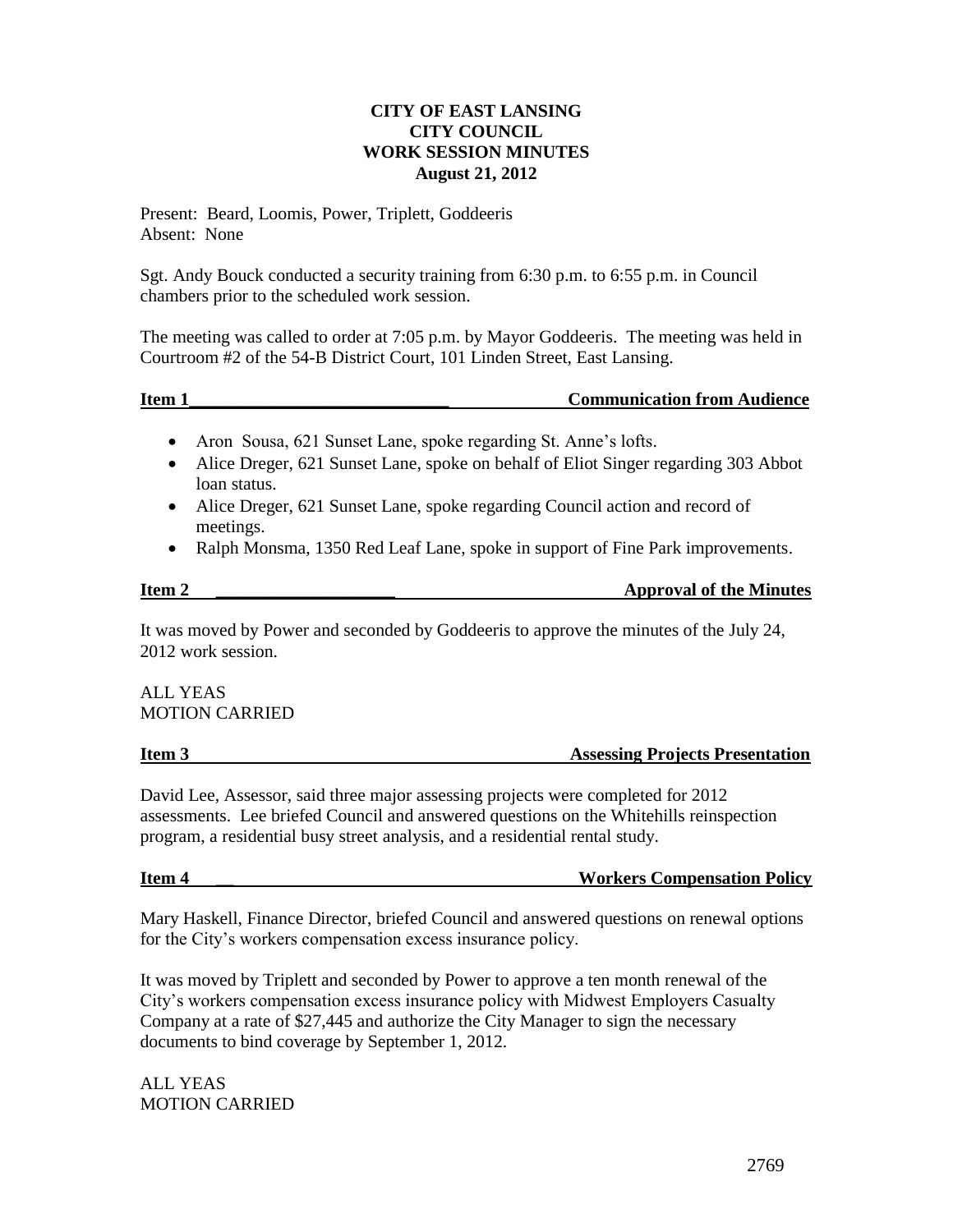Kristin Shelley, East Lansing Public Library Director, briefed Council on a title change for the East Lansing Public Library millage ballot question.

It was moved by Power and seconded by Triplett to approve a resolution to amend header language for the East Lansing Public Library millage ballot question.

ALL YEAS MOTION CARRIED

### **CITY OF EAST LANSING**

### **EAST LANSING CITY COUNCIL**

### **A RESOLUTION TO PROPOSE A MILLAGE BALLOT QUESTION**

WHEREAS, the City of East Lansing is organized and incorporated as a Home Rule City pursuant to its Charter of the City of East Lansing under the provisions of the Home Rule Cities Act, 1909 PA 279, as amended, MCL 117.1, *et. seq.*; and,

WHEREAS, the City Council of the City of East Lansing established a library and public reading room pursuant to 1877 PA 164 on September 13, 1937; and,

WHEREAS, pursuant to Section 1 of 1877 PA 164, being MCL 397.201, the city council of each incorporated city may levy a tax of not to exceed 1 mill on the dollar annually on all the taxable property in the city to be deposited in a fund known as the library fund for the sole and exclusive use of the public library and reading room; and,

WHEREAS, pursuant to Section 1 of 1877 PA 164, being MCL 397.201, if approved by a majority of the voters voting on the proposal at the regular annual election, the city council may increase the tax levied not to exceed 1 additional mill on the dollar annually on all the taxable property in the city also to be deposited in the library fund for the sole and exclusive use of the public library and reading room; and,

WHEREAS, pursuant to Section 1 of 1877 PA 164, being MCL 397.201, the tax levied thereunder is in addition to any tax limitation imposed by city charter; and,

WHEREAS, prior to 2012 the City of East Lansing had not heretofore levied any tax pursuant to Section 1 of 1877 PA 164, being MCL 397.201; and,

WHEREAS, by its budget resolution of 2012 the City Council of the City of East Lansing levied 1 mill on the dollar annually on all taxable property in the city pursuant to Section 1 of 1877 PA 164, being MCL 397.201, to be deposited in a fund known as the library fund under the exclusive control of the Library Board of Directors, for the sole and exclusive use of the public library and reading room; and,

WHEREAS, the City Council of the City of East Lansing believes that it is necessary to increase the tax levied by up to one additional mill pursuant to Section 1 of 1877 PA 164, being MCL 397.201, to also be deposited in the library fund to be under the exclusive control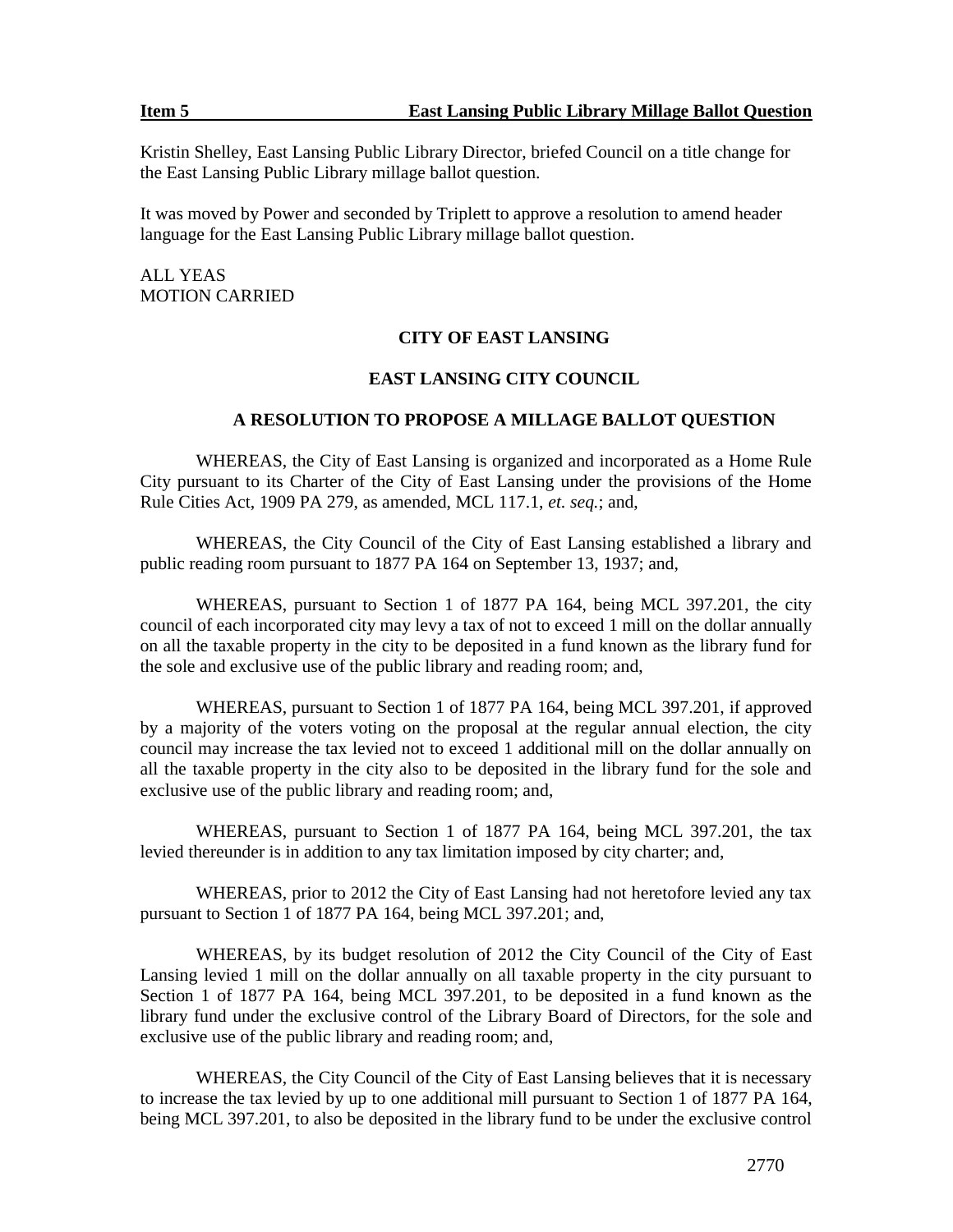of the Library Board of Directors for the sole and exclusive use of the public library and reading room; and,

WHEREAS, the City Council adopted a resolution to propose a millage ballot question for the East Lansing Public Library on May 15, 2012; and,

WHEREAS, the City Council desires to amend the language of the header for the ballot question to read "East Lansing Public Library millage" instead of "ballot question";

NOW THEREFORE, IT IS RESOLVED that the City Council of the City of East Lansing approves the following amended millage ballot question language and directs the Clerk to take all necessary actions to submit it to be placed on the November, 2012 election ballot:

## EAST LANSING PUBLIC LIBRARY MILLAGE

To support the East Lansing Public Library, shall the City of East Lansing be authorized pursuant to MCL 397.201 to impose a new millage of up to 1 mill (\$1 per \$1,000 of taxable value), for a period of ten (10) years (2013-2022) inclusive, to be deposited in a separate fund for the exclusive use of the East Lansing Public Library under the direction of the East Lansing Library Board? Such millage, if fully levied, would raise an estimated \$840,000 in the first year.

[All amounts levied under this millage on property located outside the Downtown Development Authority or Brownfield Redevelopment Authority will be disbursed directly to the East Lansing Library Board for the exclusive use of the East Lansing Public Library. The law requires that fixed amounts levied under this millage on property located within the Downtown Development Authority or Brownfield Redevelopment Authority be disbursed to those authorities. Disbursements to those other authorities account for less than 4% of the total millage revenue.]

## **Item 6 Fine Park Improvements Contract**

Tim McCaffrey, Director of Parks, Recreation and Arts, briefed Council on playground and parking lot renovations to be done at Fine Park.

It was moved by Loomis and seconded by Power to approve Fine Park improvements contract award.

ALL YEAS MOTION CARRIED

### **Item 7 Guidelines for Naming Public Properties**

Council reviewed Policy Resolution 1992-10 "Guidelines for Naming Public Properties" dated June 9, 1992.

Council discussed Section 2.1a *Person must be Deceased*; comparison of guidelines, policy, and resolution; and process to be used in naming public properties.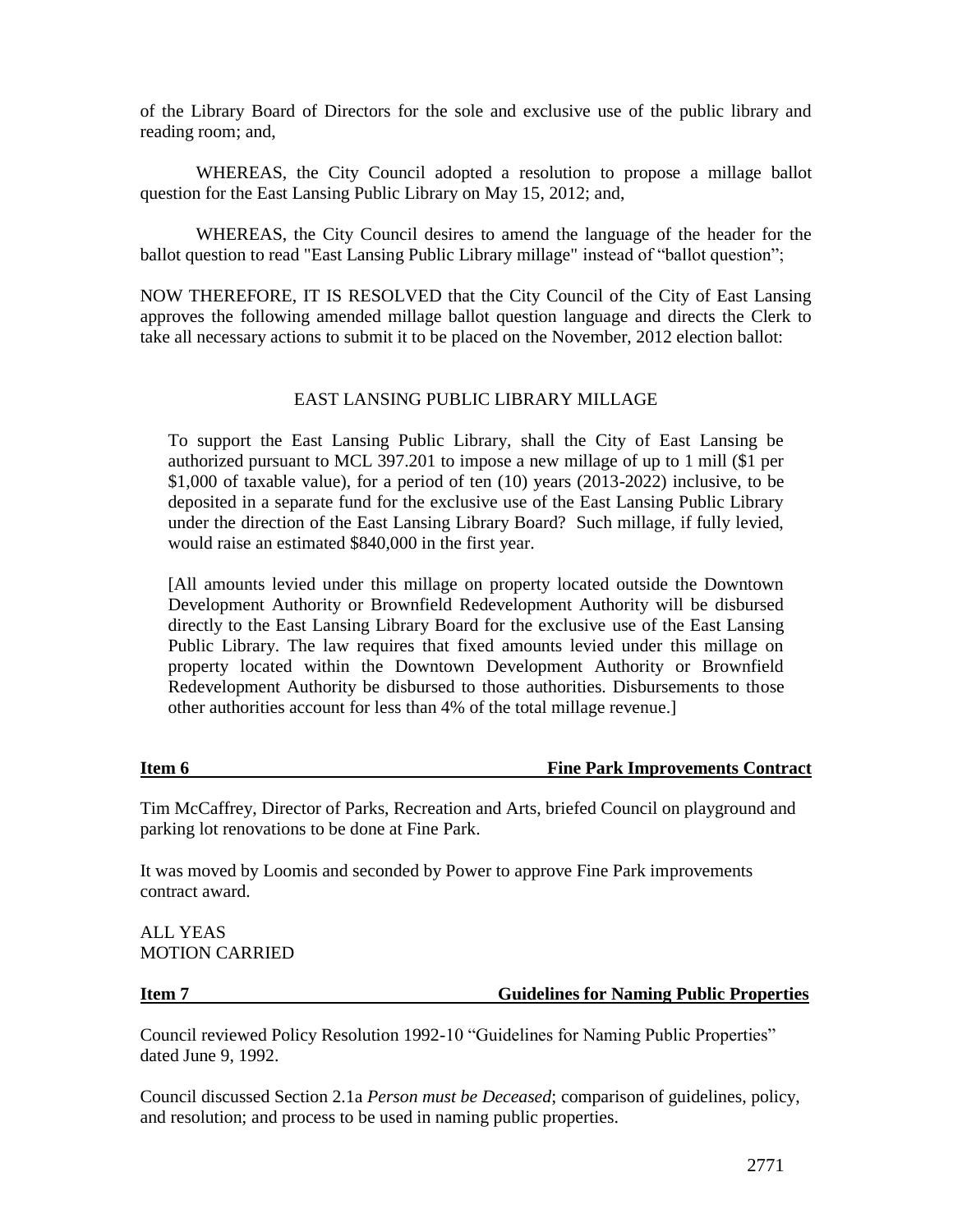Goddeeris asked staff for a legal opinion interpreting the current guidelines and to bring back to Council draft updates to this policy.

## **Item 8** Medal of Honor Memorial

Mayor Pro Tem Triplett said the East Lansing Rotary Club would like to honor Medal of Honor recipient U.S. Marine Corps Second Lieutenant Sherrod E. Skinner, Jr. who was killed in action in Korea on October 26, 1952 at the age of 22. Triplett said the Rotary Club will raise the funds for a memorial, but before the process was too far along they requested a general direction from Council if a memorial on public property was possible. He said specific details would come before Council at a later date.

Council concurred that fundraising could continue for a memorial of some type which would be placed in a location to be determined. Loomis suggested also receiving input from community members.

## **Item 9** Non-Conforming Building Uses

Darcy Schmitt, Planning and Zoning Administrator, briefed Council and answered questions regarding her memo in response to a request from "Rental Owners of East Lansing" to modify the City's Zoning Code to exempt rental properties that are nonconforming in use from the restrictions of the City's nonconforming use clause.

Council discussed restrictions, consequences, and purposes of nonconforming use clause; occupancy and housing needs; encouragement of re-investment and improvements; and history, goals, and timeframe of Comprehensive Plan updates.

Matt Hagen, 927 E Grand River Avenue, spoke regarding non-conforming use.

Jeff Hudgins, Hudgins Realty, 117 Gunson Street, spoke regarding non-conforming use.

Joe Goodsir, 2062 Timberview Drive, Okemos, spoke regarding non-conforming use.

Alice Dreger, 621 Sunset Lane, spoke regarding non-conforming use and code issues.

Goddeeris asked Schmitt to draft solutions to issues for Council discussion at a September work session.

## **Item 10 Liquor License Applications**

Darcy Schmitt, Planning and Zoning Administrator, said the City has one liquor license available under the quota provision and briefed Council and answered questions on liquor license applications from 1050 Trowbridge Road and 313 East Grand River Avenue and their rankings per Policy Resolution 2012-3.

Council discussed ranking system, quota provision license vs Downtown Development Authority liquor license, and purchasing liquor license on open market.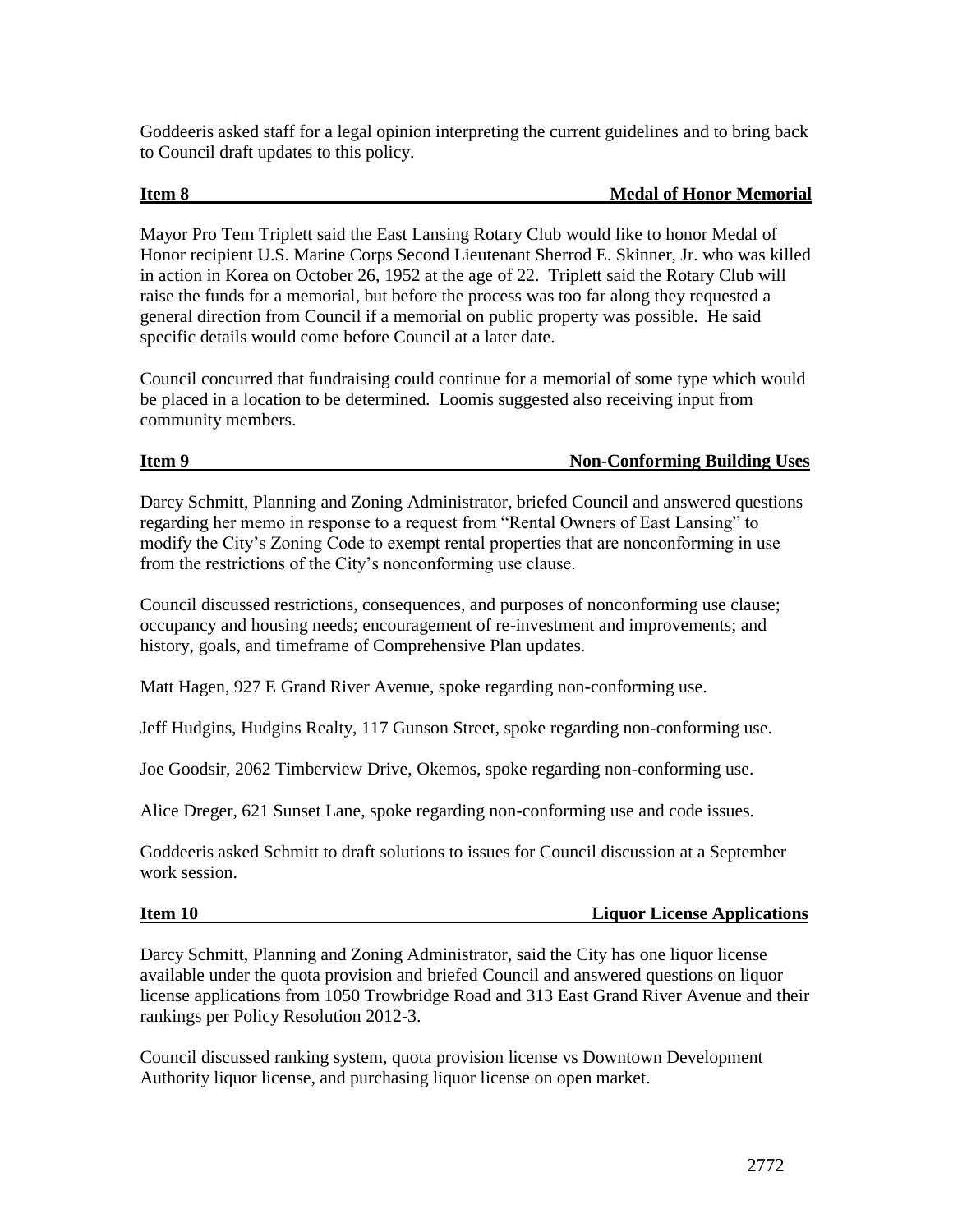Goddeeris asked Schmitt to provide Council with more information, including staff report of goals and objectives in granting liquor licenses.

9:15 p.m. Council recessed 9:25 p.m. Council reconvened

## **Item 11 Amended Brownfield Plan #16 Resolution**

Tim Dempsey, Planning and Community Development Director, said amended Brownfield Plan #16 was approved last week; however, for the record, the resolution approving the plan also needs to be adopted.

It was moved by Power and seconded by Loomis to approve resolution to adopt amended Brownfield Plan #16 for the City of East Lansing, approving tax increment financing for the Interstate Partners project.

ALL YEAS MOTION CARRIED

## **CITY OF EAST LANSING**

## **EAST LANSING CITY COUNCIL**

A RESOLUTION TO ADOPT AMENDED BROWNFIELD PLAN #16 FOR THE CITY OF EAST LANSING, APPROVING TAX INCREMENT FINANCING FOR THE INTERSTATE PARTNERS PROJECT IN COMPLIANCE WITH THE PROVISIONS OF ACT 381, PUBLIC ACTS OF 1996 AS AMENDED.

WHEREAS, on August 15, 2000, the City of East Lansing Council, pursuant to and in accordance with the provisions of the Brownfield Redevelopment Financing Act, being Act 381 of the Public Acts of the State of Michigan of 1996, as amended (the "Act"), established the City of East Lansing Brownfield Redevelopment Authority (the "Authority") to facilitate the implementation of plans relating to the identification and treatment of eligible properties in East Lansing; and,

WHEREAS, on August 15, 2000, the City of East Lansing Council adopted the original Brownfield Plan for the City of East Lansing; and,

WHEREAS, the property located at 1525 West Lake Lansing Road, in the City of East Lansing, has been determined to be a "Facility" as defined by Act 381 of Public Acts of 1996, being defined as the "Property"; and,

WHEREAS, a brownfield redevelopment plan has been prepared as Amended Brownfield Plan #16 for the Interstate Partners Project ("Amended Plan #16"), to restore the environmental and economic viability of the Property; and,

WHEREAS, pursuant to and in accordance with Section 13 of the Act, the Authority, on June 28, 2012, approved Amended Plan #16; and,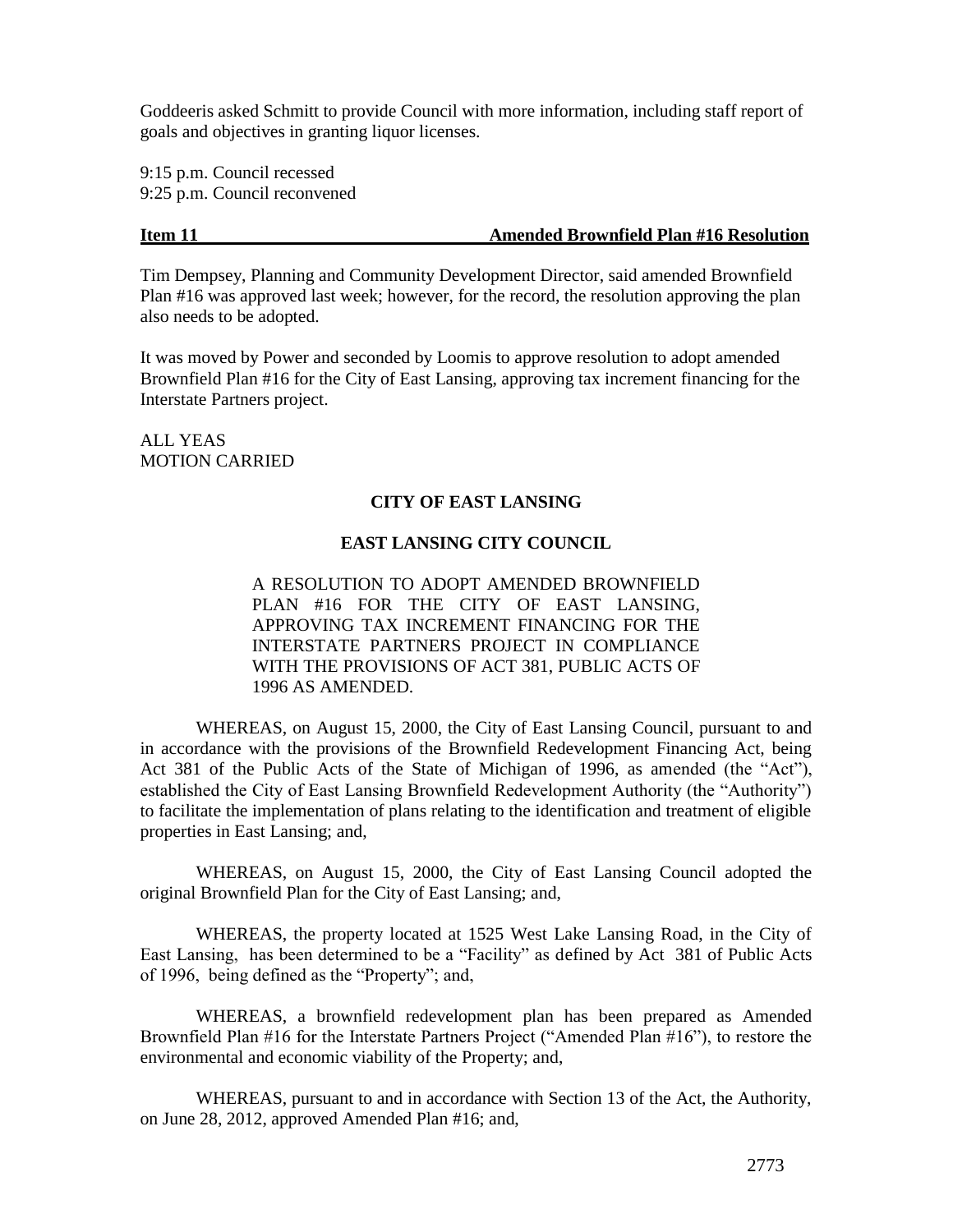WHEREAS, East Lansing City Council has reviewed Amended Plan #16, and has provided a reasonable opportunity to interested persons to express their views and recommendations regarding it in accordance with Section 13(12) of the Act; and,

WHEREAS, a public hearing notice on the proposed Amended Plan #16 was published in the manner as required by Section 13(10) of the Act prior to the East Lansing City Council giving consideration to the resolution adopting Amended Plan #16; and,

WHEREAS, all taxing jurisdictions that levy taxes under the Act were notified of the public hearing regarding Amended Plan #16, informed of the fiscal and economic implications of Amended Plan #16, and provided an opportunity to be heard; and,

WHEREAS, the City of East Lansing Council held a public hearing on August 8, 2012 to receive comment on the proposed Amended Plan #16 in accordance with Sections 13(10) and 13(12) of the Act; and,

WHEREAS, on August 21, 2012, East Lansing City Council deemed that Amended Plan #16 meets all requirements of a Brownfield Plan under the Act, the plan constitutes a public purpose, the proposed method of financing the costs of eligible activities is feasible, the costs of eligible activities are reasonable and necessary to carry out purposes of the Act, and the amount of captured taxable value estimated to result from adoption of Amended Plan #16 is reasonable;

NOW, THEREFORE BE IT RESOLVED, that the Council for the City of East Lansing accepts the recommendation of the Authority, and approves the adoption of Amended Brownfield Plan #16 for the Interstate Partners Project.

### **Item 12** Avondale Square Update

In keeping with Triplett's disclosure statement of June 3 and July 15, 2008, he asked to be recused from discussion of Avondale Square update.

It was moved by Beard and seconded by Power to recuse Triplett from discussion of this item.

ALL YEAS MOTION TO RECUSE CARRIED

Triplett stepped away from the Council table and sat in the audience.

Tim Dempsey, Planning and Community Development Director, updated Council and answered questions on the long-term financial outlook of the project and staff's recommendation to continue relationship with Mayberry Homes pending successful renegotiation of a new development agreement.

Council discussed original and revised projection comparisons and revised TIF (tax increment financing) assumptions, development agreement changes, and market-rate and income qualified purchases.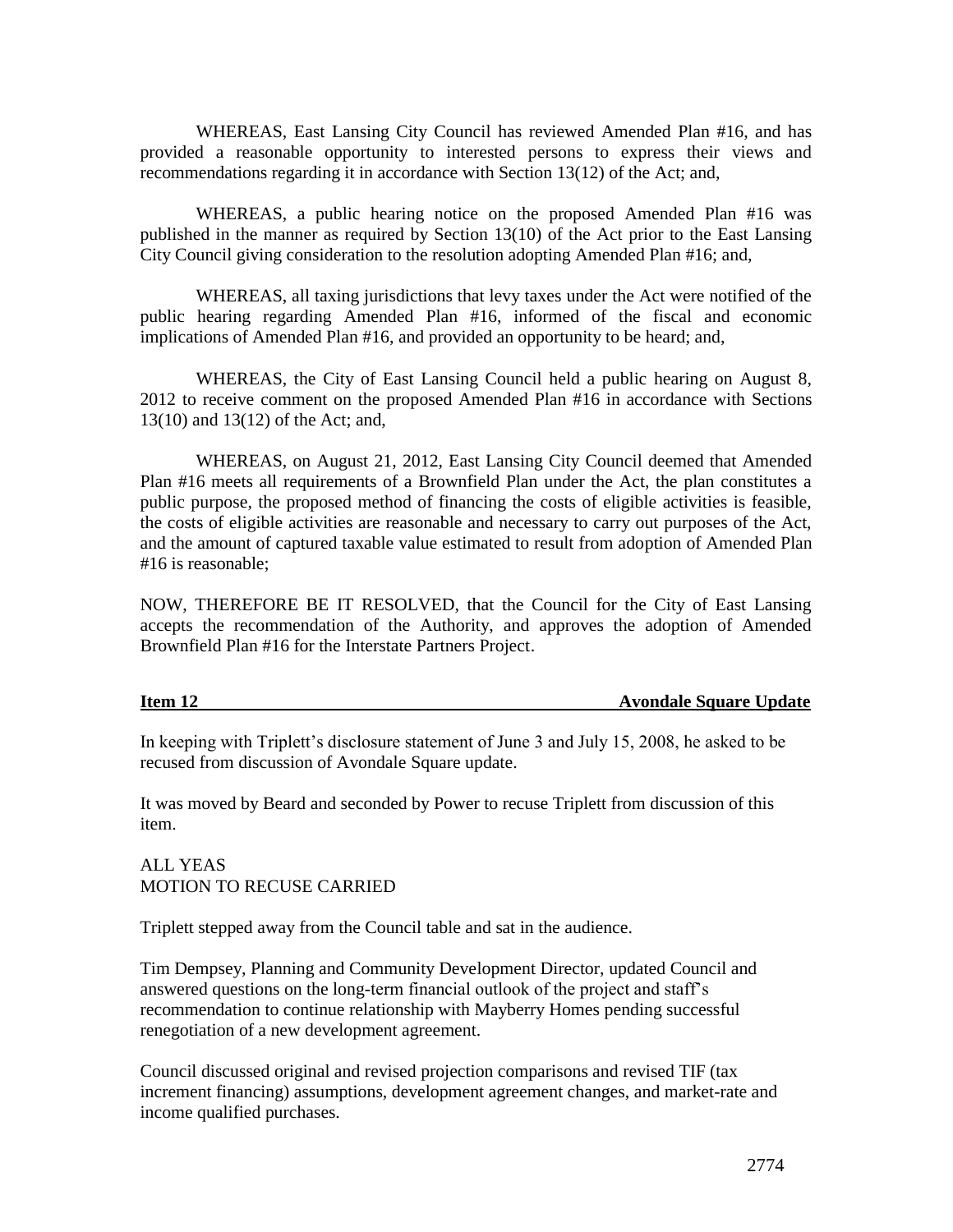Dempsey said Council will continue to receive updates and revised development agreement will be on Council agenda in September.

Triplett returned to the Council table.

## **Item 13 Regional Vendor and Bid Process**

Todd Sneathen, Director of Public Works and Environmental Services, updated Council and answered questions on local purchasing preference and its effect on contract bids and competitive pricing for large construction projects.

Council discussed need for more data. George Lahanas, City Manager, said this item will come back to Council for further discussion with additional data.

## **Item 14 Shared Public Services Initiative - Fire**

George Lahanas, City Manager; Randy Talifarro, Fire Chief; and Marie McKenna, City Clerk/Project Administrator, briefed Council and answered questions on a Shared Services feasibility study conducted by Plante & Moran. Lahanas said municipalities participating in the past 20 months in the study were the City of East Lansing, City of Lansing, and Townships of Delhi, Delta, Lansing, and Meridian.

Councilmember Power distributed a variety of documents including his previous memos to Council dated July 10 and August 8, 2012; his questions for Lahanas, Talifarro, and McKenna regarding the Plante & Moran study report; and his observations and suggestions.

Lahanas, Talifarro, and McKenna acknowledged recommendations and challenges of working with six municipalities, said another meeting will be held later this week, and said early stage thoughtful discussions are being held. Goddeeris requested a report back to Council regarding next steps.

Gerald Rodabaugh, East Lansing Fire Union L-1609, spoke regarding the Metro Fire Study.

\*\* 11:50 p.m. It was moved by Power and seconded by Triplett to extend the meeting past midnight.

ALL YEAS MOTION CARRIED

**Item 15** St. Anne's Update

Tim Dempsey, Planning and Community Development Director, updated Council and answered questions on issues to be resolved before a temporary certificate of occupancy is issued for St. Anne's lofts. Dempsey said he expected these issues will be addressed this week.

Councilmember Loomis requested copy of a letter from Russell Peabody, principal designer in charge, regarding safety of building.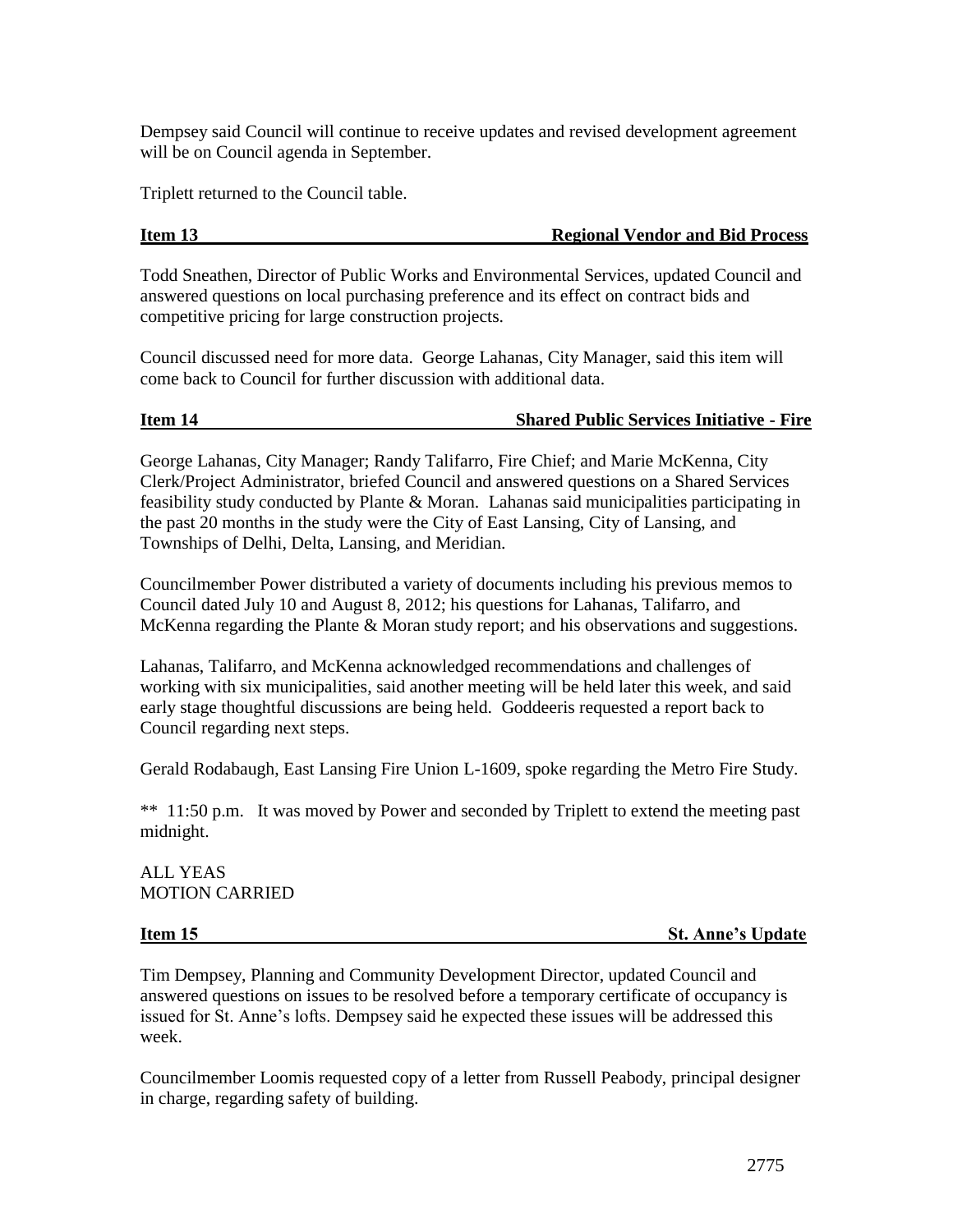Goddeeris asked if everything else was acceptable, and asked that Dempsey keep Council informed throughout this week.

Loomis said Council does not vote to issue a certificate of occupancy, temporary or otherwise, but said he wants to go on record that this is not acceptable to him.

Alice Dreger, 621 Sunset Lane, spoke of concerns regarding St. Anne project.

## **Item 16** Parking Agreements

Tim Dempsey, Planning and Community Development Director; and Dan O'Connor, Parking Administrator, briefed Council and answered questions regarding proposed parking agreements for the A & G Partnership (Residences) and St. Anne projects.

It was moved by Loomis and seconded by Power to approve parking agreement for A & G Partnership project, as discussed.

## ALL YEAS MOTION CARRIED

It was moved by Triplett and seconded by Goddeeris to approve a parking agreement related to the development agreement dated July 26, 2011, between St. Anne, LLC and the City of East Lansing, as included in August 21, 2012 Council packet, with the changes noted by Mr. Dempsey.

YEAS – 3 Beard, Triplett, Goddeeris NAYS – 2 Loomis, Power MOTION CARRIED

### **Item 17** Strategic Priorities

George Lahanas, City Manager, provided highlighted copies of the Strategic Priorities with minor changes suggested by Council. Lahanas said issues raised by Council in the last discussion have been addressed and if this meets with Council approval, he will proceed.

Power said his suggestions have been incorporated and this is a good product.

Goddeeris thanked Lahanas and Power for their work on this document.

## **Item 18 Hometown Housing Partnership, Inc. Appointment**

It was moved by Triplett and seconded by Power to appoint Richard Ballard to the Hometown Housing Partnership, Inc. to an At-Large position for a partial term ending June 30, 2014.

ALL YEAS MOTION CARRIED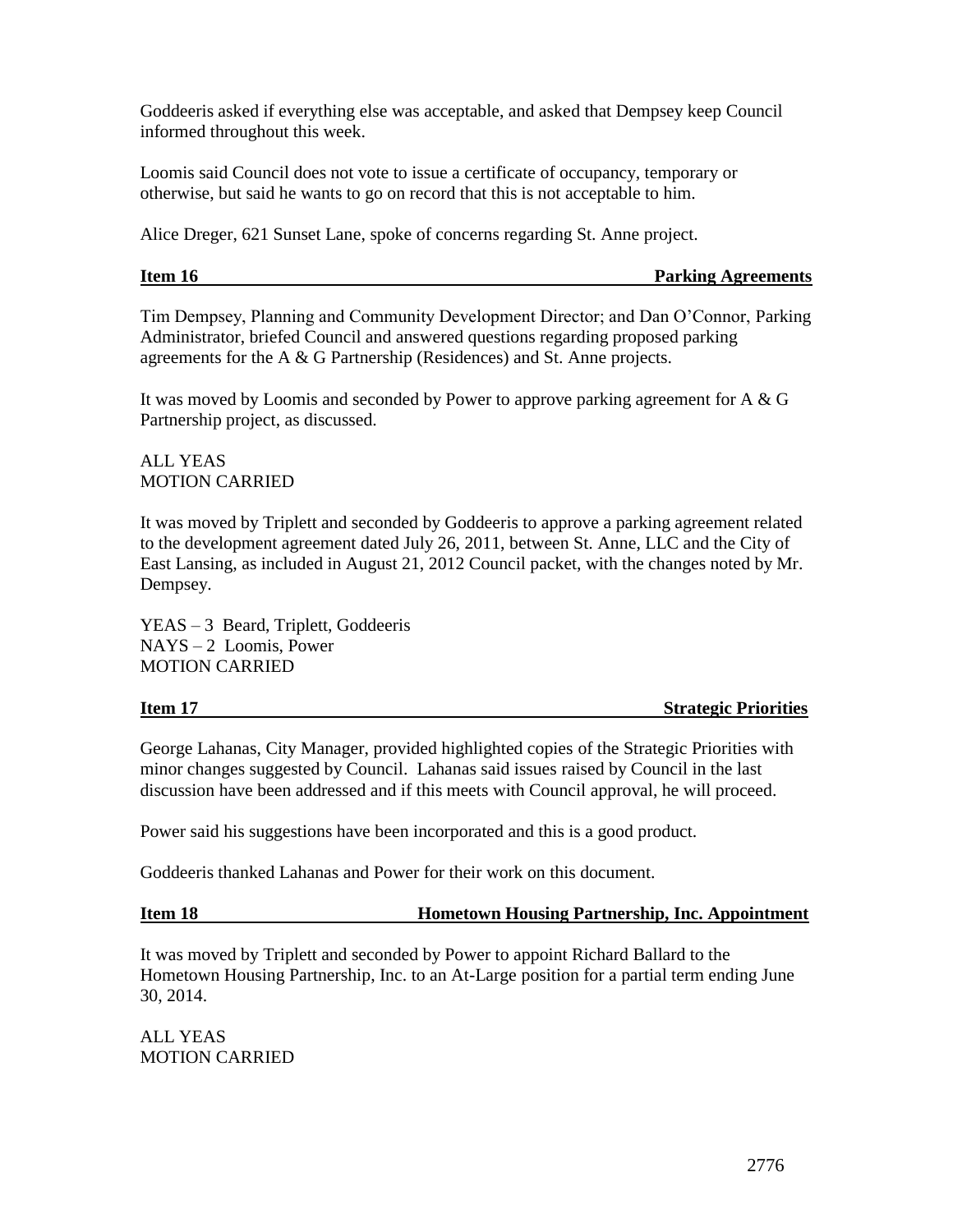Amy Schlusler-Owens, Community Development Specialist II, presented an overview of the resale of 1321 Wolf Court from the City of East Lansing to Hometown Housing Partnership, Inc. as it pertains to Buy-Sell Agreement between Hometown Housing Partnership and the City of East Lansing.

It was moved by Triplett and seconded by Power to authorize the City Manager to sign a quit-claim deed for resale of 1321 Wolf Court as provided for in Buy-Sell Agreement between the Hometown Housing Partnership and the City of East Lansing.

# ALL YEAS MOTION CARRIED

# **Item 20 Council Member Reports**

Councilmember Power:

- Reported on actions of three East Lansing police officers and suggested they be publicly acknowledged at an upcoming Council meeting.
- Commented on August 21, 2012 Lansing State Journal editorial and requested Council provide a response. Goddeeris said she would follow up.

Councilmember Loomis:

• No Report

Councilmember Beard:

• Said he was thanked by Karen McKnight Casey of MSU for addressing Resident Assistants at the Rock Monday morning as they were preparing to do their day of community service at Bailey Community Center and elsewhere across the Lansing region.

Mayor Pro Tem Triplett:

 Said today he and George Lahanas spoke with the new class of CRC (Community Relations Coalition) interns at their training and said they are looking forward to meeting and working with Council.

Mayor Goddeeris:

• Said she will not in attendance at the next Council meeting.

| ltem 21 |  |
|---------|--|
|         |  |

**City Manager's Report** 

City Manager George Lahanas:

- Reported on Granicus software which should be in place by October and will allow for searchable database of televised meetings.
- Said MEDC loan is in good standing until December 30, 2012 and said the City will be submitting a formal extension letter to request extension of the loan until June 30, 2014.